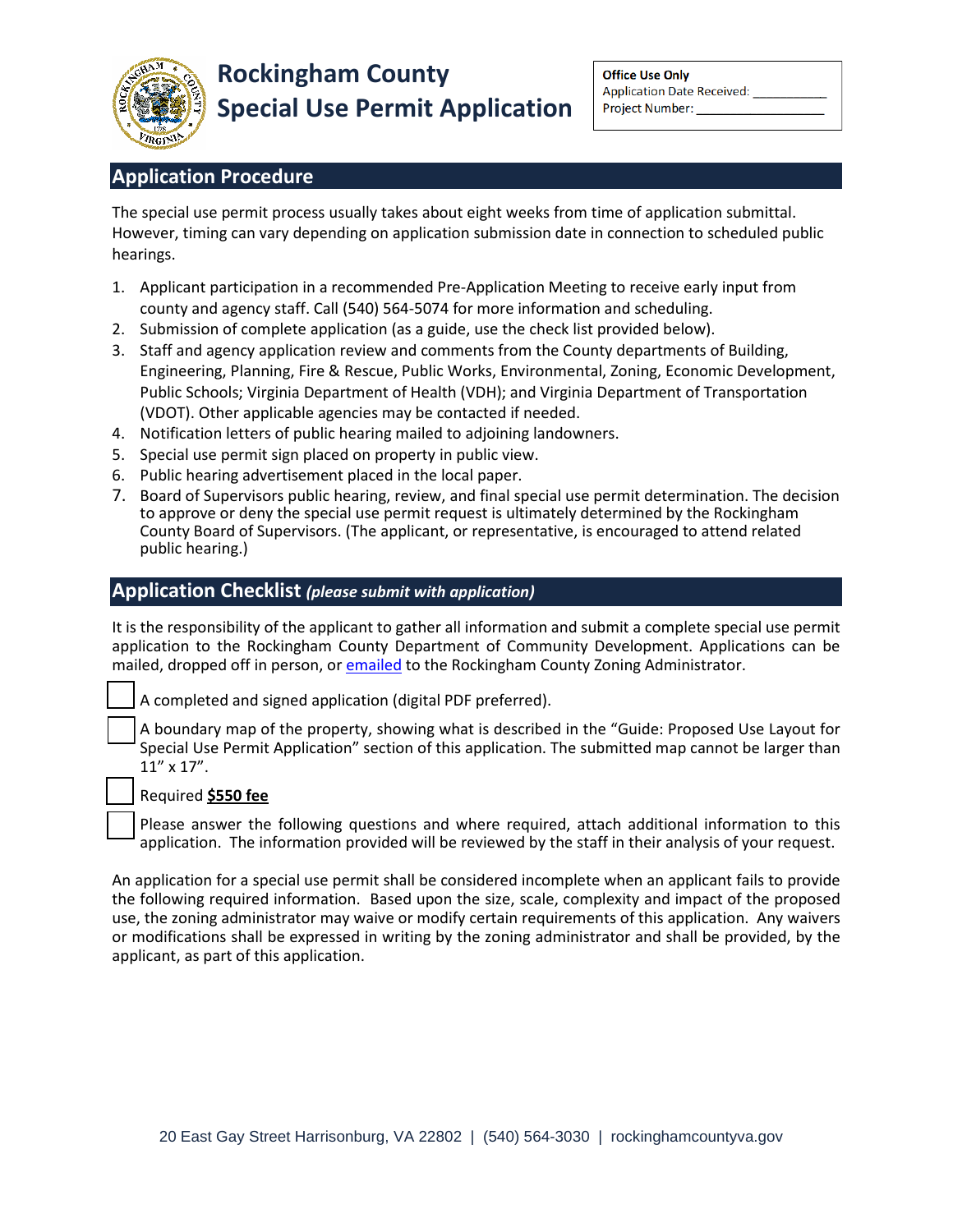## **Special Use Permit Application Form**

|                                                                                                                 |  | Other Applicant Party (such as a contract purchaser) if applicable: ________________________________       |
|-----------------------------------------------------------------------------------------------------------------|--|------------------------------------------------------------------------------------------------------------|
|                                                                                                                 |  |                                                                                                            |
|                                                                                                                 |  |                                                                                                            |
|                                                                                                                 |  | Other Contact Person (such as a law or engineering firm) if applicable: ___________________________        |
|                                                                                                                 |  |                                                                                                            |
|                                                                                                                 |  |                                                                                                            |
|                                                                                                                 |  |                                                                                                            |
|                                                                                                                 |  |                                                                                                            |
| <b>Property Location:</b> (N S E W) of (Road Name) ___________________________________(Route #) _______________ |  |                                                                                                            |
|                                                                                                                 |  |                                                                                                            |
|                                                                                                                 |  |                                                                                                            |
|                                                                                                                 |  |                                                                                                            |
|                                                                                                                 |  |                                                                                                            |
|                                                                                                                 |  | Acreage in Parcel: _________________Acreage to be used: ____________________Current Zoning: ______________ |
| Size And Height Of Existing And/Or Proposed Building Or Structure if applicable: __________________             |  |                                                                                                            |
|                                                                                                                 |  |                                                                                                            |
| <b>Indicate Method of:</b>                                                                                      |  |                                                                                                            |
| <u>Water Supply</u>                                                                                             |  | <b>Sewage Disposal</b>                                                                                     |
| <b>County Water</b>                                                                                             |  | <b>County Sewer</b>                                                                                        |
| City Water *                                                                                                    |  | City Sewer*                                                                                                |
| <b>Community System</b>                                                                                         |  | <b>Community System</b>                                                                                    |
| Well                                                                                                            |  | Septic System                                                                                              |
| Cistern                                                                                                         |  | Alternative:                                                                                               |
|                                                                                                                 |  |                                                                                                            |

*\* If City water and/or sewer are selected, applicant must have full approval by City & County prior to submitting this application***.**

**Are there any historical features, listed on a national or state registry, located on the property? If so, please provide documentation. \_\_\_\_\_\_\_\_\_\_\_\_\_\_\_\_\_\_\_\_\_\_\_\_\_\_\_\_\_\_\_\_\_\_\_\_\_\_\_\_\_\_\_\_\_\_\_\_\_\_\_\_\_\_\_\_\_\_**

**Are there any wetlands or sinkholes, as delineated by a professional engineer, located on the**  property? If so, please provide documentation.